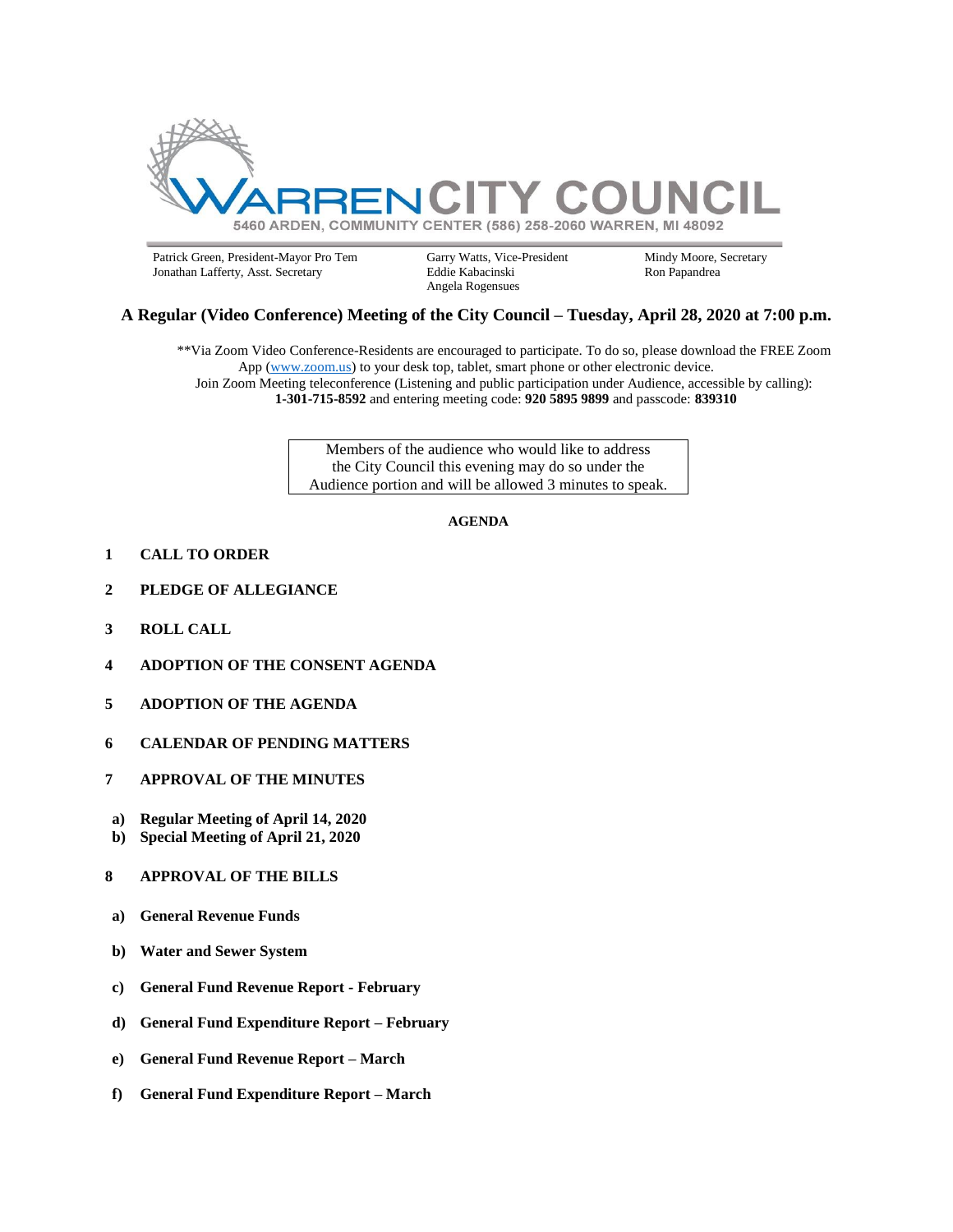### **9 ANNOUNCEMENTS**

### **10 AUDIENCE – an opportunity for citizen participation**

Members of the audience who would like to address the City Council this evening may do so under the Audience portion and will be identified by name or last 4 digits of their phone number. You will have three minutes to speak.

### **11 PUBLIC HEARINGS/ADMINISTRATIVE HEARINGS: None**

### **12 MISCELLANEOUS CORRESPONDENCE:**

- **a)** City Treasurer Lorie Barnwell request for waiver of tax collection late fee for those extremely effected by COVID-19. CONSIDERATION AND ADOPTION OF A RESOLUTION.
- **b)** Request of MedStar Ambulance for renewal of license to operate within the City of Warren. CONSIDERATION AND ADOPTION OF RESOLUTION.

## **13 COUNCIL BUSINESS:**

- **a)** CONSIDERTION AND ADOPTION OF A RESOLUTION amending Chapter 2 of the Warren Code of Ordinances relating to purchasing. (Emergency option of ordinance first and second reading)
- **b)** Council Member Lafferty request for the list of bills of the Downtown Development Authority for the past six (6) months.
- **c) (Mayor Veto 4.24.2020)** President Green appointment of a Legal Affairs standing committee. **(5 votes needed)**
- **d) (Mayor Veto 4.24.2020)** CONSIDERATION AND ADOPTION OF A RESOLUTION Declaring the Office of City Attorney Vacant and Authorization to Hire Special Legal Counsel. **(5 votes needed)**

## **14 CORRESPONDENCE FROM THE MAYOR:**

- **a)** Request of the administration to add delinquent water charges to the 2020 Tax Rolls.
- **b)** CONSIDERATION AND ADOPTION OF A RESOLUTION amending Chapter 9 of the Code of Ordinances to address accessibility standards and maintenance of Accessibility Facilities.
- **c)** Request of Parks and Recreation to furnish and install a play structure at Busse City Park utilizing the Sourcewell Cooperative Contract #030117-LTS, in the amount of \$88,421.00. CONSIDERATION AND ADOPTION OF A RESOLUTION.
- **d)** Request of Parks and Recreation to furnish and install a play structure at Miller Park utilizing the Sourcewell Cooperative Contract #030117-LTS, in the amount of \$86,271.00. CONSIDERATION AND ADOPTION OF A RESOLUTION.
- **e)** Request of the Engineering Division to approve contract modification No. 4 and final and payment No. 7 and final to City Contract P-18-647, Common Road Pavement Rehabilitation with Pro-Line Asphalt Paving Corp., for a decrease in contract funding by \$1,107.46. CONSIDERATION AND ADOPTION OF A RESOLUTION.
- **f)** Request of the Engineering Division to award bid and approve contract for City Project WP-19-688, Racine Avenue Water Main and Pavement Replacement (ITB-W-9936) with Zuniga Cement Construction, Inc., in an amount not to exceed \$630,429.95 and authorizing the Mayor and Clerk to execute a contract. CONSIDERATION AND ADOPTION OF A RESOLUTION.